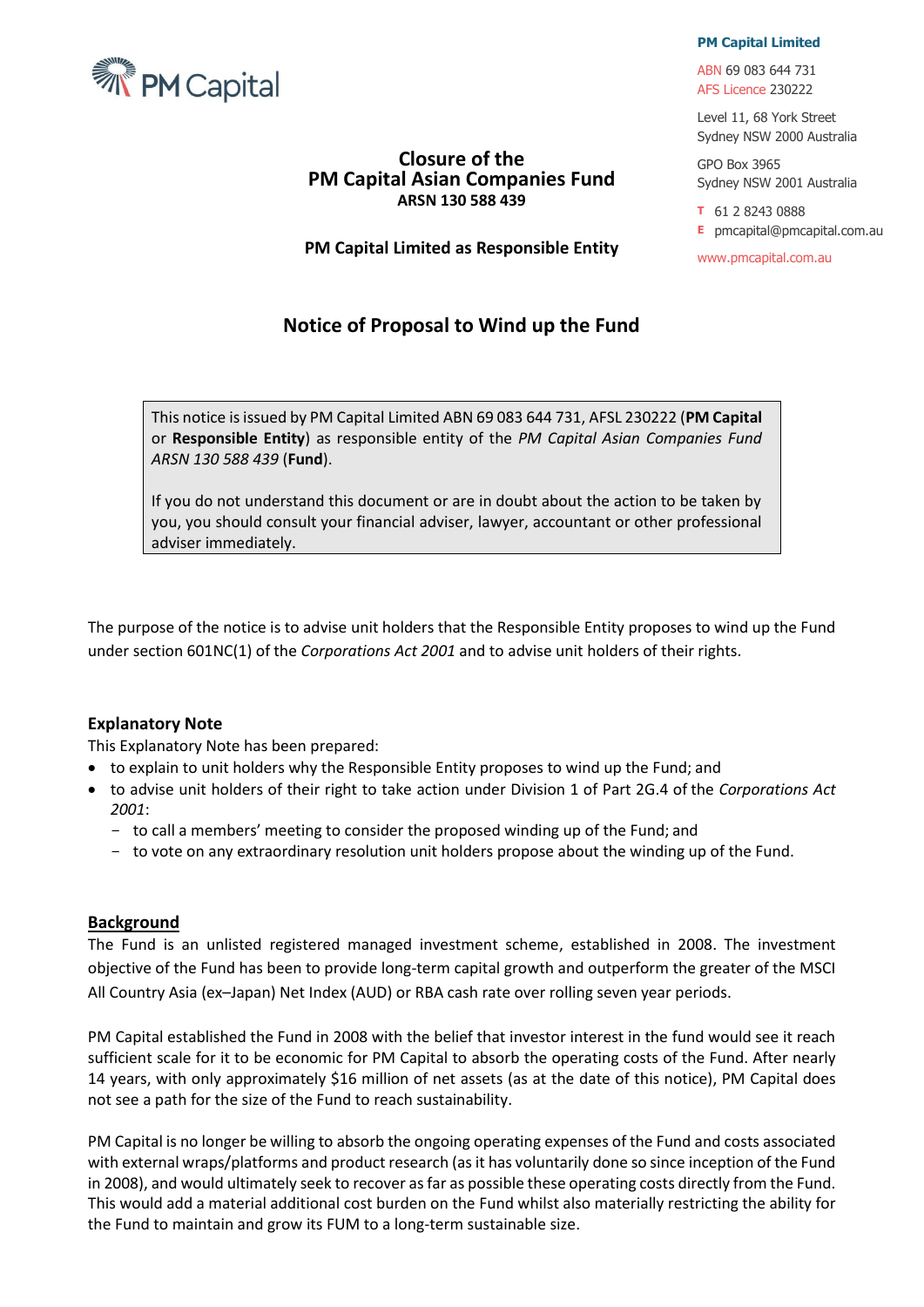Given the above, it is PM Capital's opinion that the Fund's reduced marketability, and higher fess/costs, would amount to an unreasonable burden on the Fund's ability to meet its long term objectives. Accordingly, as per section 601NC(1) of the Corporations Act 2001 PM Capital (as Responsible Entity) considers that the purpose of the scheme cannot be accomplished.

In order to protect the interests of all members (large and small), and to ensure a fair and orderly wind up process, PM Capital has decided to immediately suspend applications to the Fund.

### **Proposal to wind up the Fund**

In light of the above circumstances, the Responsible Entity considers that the purpose for which the Fund was established cannot be accomplished and that the Fund should be wound up. The Responsible Entity considers that the orderly winding up of the Fund is in the interest of the unit holders.

In reaching this decision the Responsible Entity has taken into account factors such as:

- the future size of the Fund;
- the Fund's ability to obtain in-flows and thus grow to a sustainable size; and
- the ongoing operating cost burden on the Fund (and hence on the Fund's ability to generate the target investment return for Fund members).

### **The effect of the Fund being terminated and wound up**

In accordance with the general law, on the termination of the Fund, PM Capital, as Responsible Entity, has the duty to convert all of the assets into cash, pay the liabilities of the Fund and then pay the net assets to the unit holders in accordance with their respective entitlements. At the end of the winding up process final audited accounts will be prepared and lodged with ASIC.

As far as the liabilities of the Fund are concerned, these fall into a number of categories:

- expenses that will be incurred relating to communications with unit holders, reporting and meeting costs if a meeting is called;
- all other costs and expenses incurred in relation to the termination and winding up of the Fund; and
- any liability associated with investment instruments held by the Fund.

At this stage it is not possible to estimate either the amount of cash available for distribution or the amount of fees and expenses that will be incurred. It follows that PM Capital is not in a position to advise unit holders as to the amount that may be available for distribution to them at the end of the winding up process.

Nevertheless, in absence of unforeseen circumstances, the costs of the winding up process are not expected to be material with respect to the value of the Fund assets.

PM Capital may consider an interim distribution to unit holders prior to the final distribution.

#### **Your rights as a unit holder**

In light of the above circumstances, the relevant provisions of both the Constitution and the Corporations Act 2001 set out what follows from the determination of the directors of the Responsible Entity that the Fund should be terminated on the ground that the purpose of the Fund will not be accomplished.

In summary these are that:

Unit holders have the right to call a meeting of members of the Fund: - to consider the proposed winding up of the Fund; and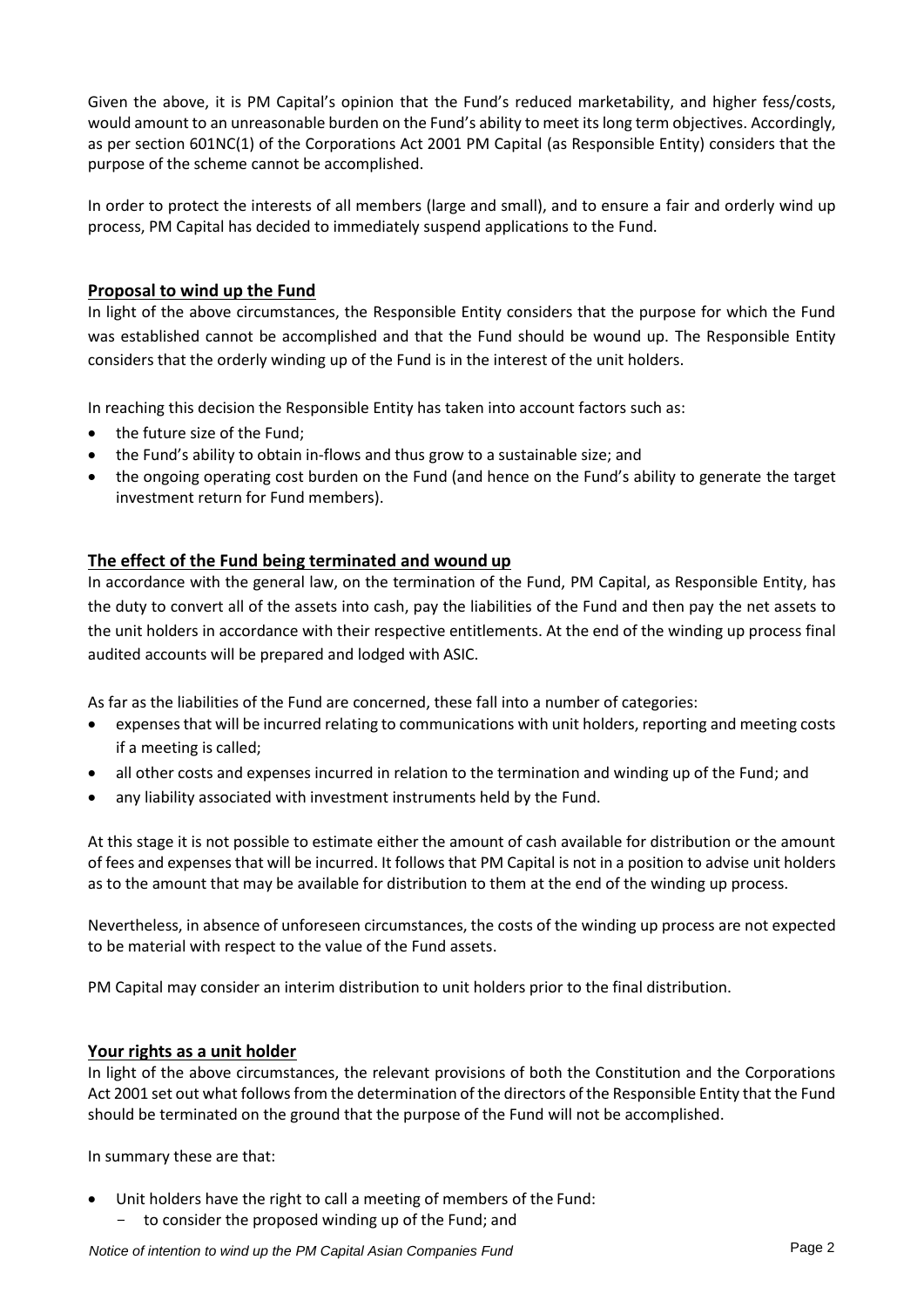- to vote on any extraordinary resolution members propose about the winding up of the Fund.
- Unit holders should also be aware that the Responsible Entity is permitted to wind up the Fund unless a meeting is called to consider the proposed winding up of the Fund within 28 days of this notice. An extraordinary resolution is one that is passed by at least 50% of the total votes that may be cast by members entitled to vote on the resolution (including members who are not present in person or by proxy).

#### **What actions are you able to take?**

There are two (2) actions available to you:

#### • **Do nothing**

If you agree with the Responsible Entity's proposal to wind up the Fund and you do not wish to call for a meeting of unit holders you need take no further action.

#### • **Call a meeting**

If you wish to call for a meeting of unit holders you should complete the attached Request for a meeting of unit holders and return the form to the Responsible Entity at the address given on the form not later than 5 pm (Sydney local time) on 22 April 2022. In order for such a meeting to proceed, unit holders representing at least 5% of the votes that may be cast on the resolution or at least 100 unit holders must request a meeting. In the absence of sufficient requests from unit holders then PM Capital is entitled to wind up the Fund following 28 days from the date of the giving of this notice.

If you have any questions, please contact PM Capital Client Services (9.00am to 5:00pm Sydney time, Monday to Friday):

| Telephone | +61 2 8243 0888            |
|-----------|----------------------------|
| Email     | pmcapital@pmcapital.com.au |

Yours sincerely **PM Capital Limited as Responsible Entity for the PM Capital Asian Companies Fund**

Ben Skilbeck Director

Dated: 18 March 2022